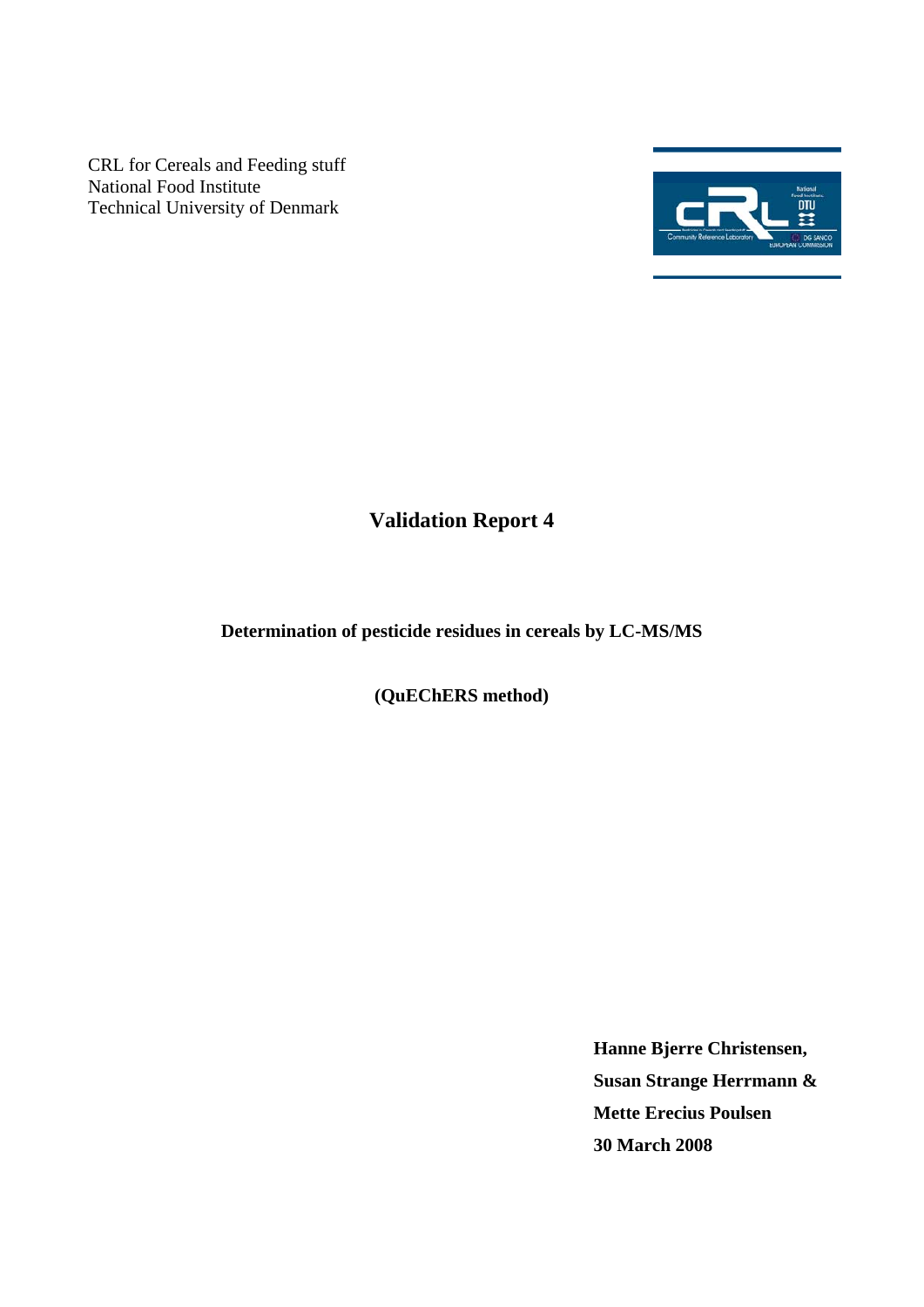# <span id="page-1-0"></span>**CONTENT:**

# **1. Introduction**

This report describes the validation of the QuEChERS method combined with LC/MS/MS. The method was sought validated for 18 pesticides in wheat, and 13 pesticides were accepted in the validation. All the validated pesticides were determined by positive electrospray ionisation (ESI) The QuEChERS method has an extraction and clean-up step, which has been developed to be Quick, Easy, Cheap, Efficient, Rugged and Safe. The method has already been validated on fruits and vegetables<sup>1</sup>, but the data available on cereals is limited.

The present method validated was based on the procedure for dry matrixes (<30% water content) according to the document CEN/TC 275/WG 4 N 0204 (CEN document)(available as a draft). Even though cereals have a fat content of about  $2\%$ <sup>2</sup> no attempt has been made to remove the fat from the extract, e.g. freezing out as proposed in the CEN document, since no problems caused by fat has been observed.

# **2. Principle of analysis**

Sample preparation:

Cold water/ice water, acetonitril and an internal standard were added to the milled sample.

Extraction:

The sample was shaken and a salt and buffer mixture was added and the sample was shaken again.

Clean-up:

After centrifugation the supernatant was transferred to a tube with PSA and MgSO<sub>4</sub>. After shaking and an additional centrifugation step the final extract was obtained.

#### Quantification and qualification:

Internal standard  $\binom{13}{6}$ -carbaryl) was added for quantification. The final extract was analysed LC-MS/MS. The injection volume was 10 µl. Instrument specifications are presented in details in the paper written by Granby et al.  $2003^3$ .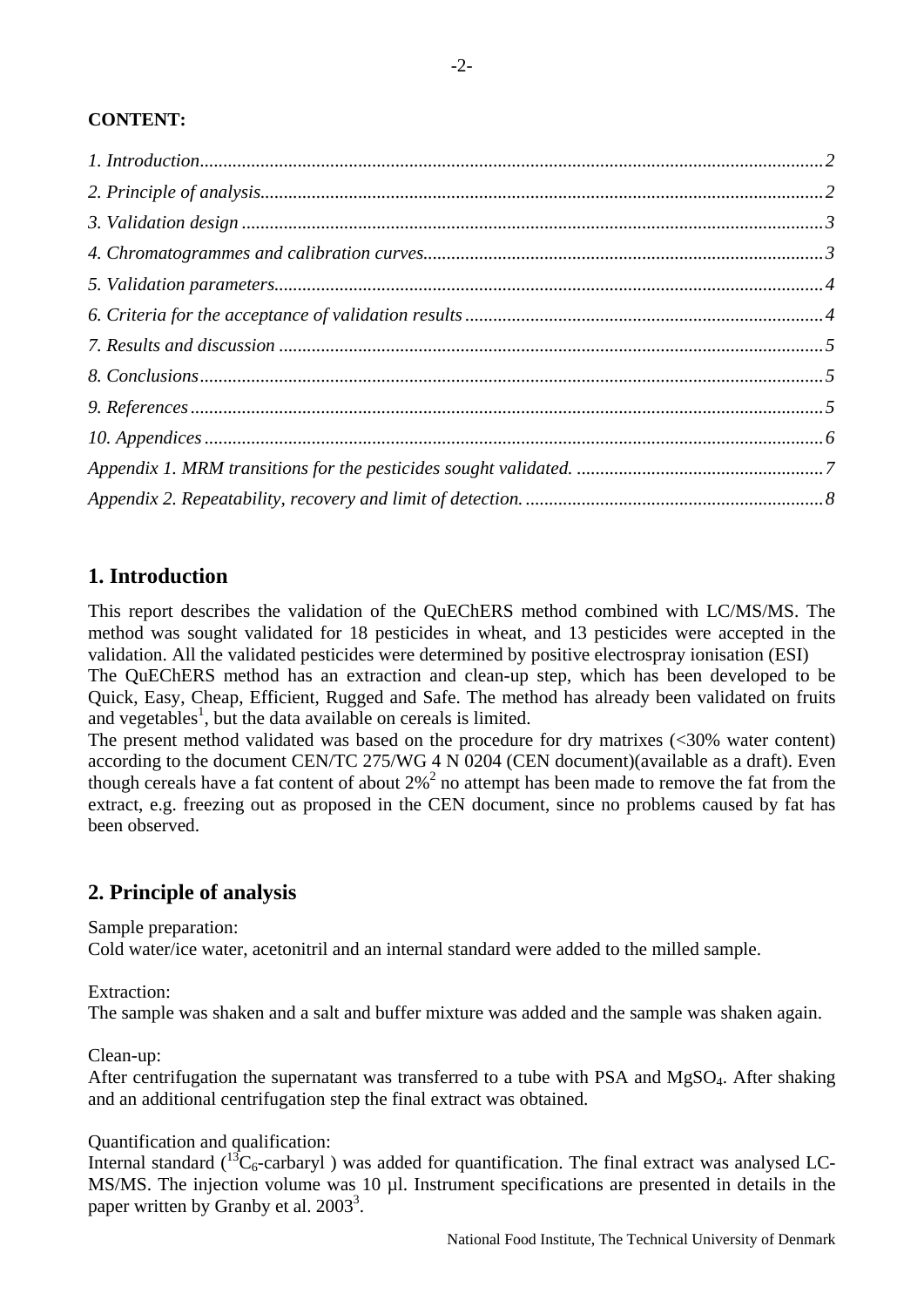#### <span id="page-2-0"></span>**Selectivity and specificity:**

LC-MS/MS is a highly selective method, and thereby highly specific. All pesticides were detected in the multiple reaction monitoring mode (MRM). For each pesticide precursor ion and 2 product ions (where possible) were determined. One product ion for quantification and one for qualification. The MRM transitions for the pesticides and degradation products sought validated are given in appendix 1.

## **3. Validation design**

The method was validated on wheat. Recovery tests were all on organic grown wheat flour. The method was sought validated for 18 pesticides (appendix 1) in wheat. 13 pesticides were accepted in the validation process. The validation was performed on 5-6 replicates at each of the three concentration levels. The concentration levels were 0.011, 0.02 and 0.104 mg/kg. A blank sample was included.

## **4. Chromatogram's and calibration curves**

The MRM detection of the pesticide residues were parted in windows according to retention times, windows were partly overlapping. In figure 1 examples of chromatogram's are given.



**Figure 1.** Examples of chromatogram's for proquinazid and tebufenozide at the lowest spiking level (spike concentration 0.011 mg/kg)

The calibration curves were determined by the analysis of each of the 18 pesticides at 5 calibration levels, i.e. 0.00289, 0.0087, 0.0289, 0.0868 and 0.289 µg/ml. The calibration curves were best fitted to a linear curve. The majority of the correlation coefficients (R) were higher or equal to 0.98. Examples of calibration curves are presented in Figure 2.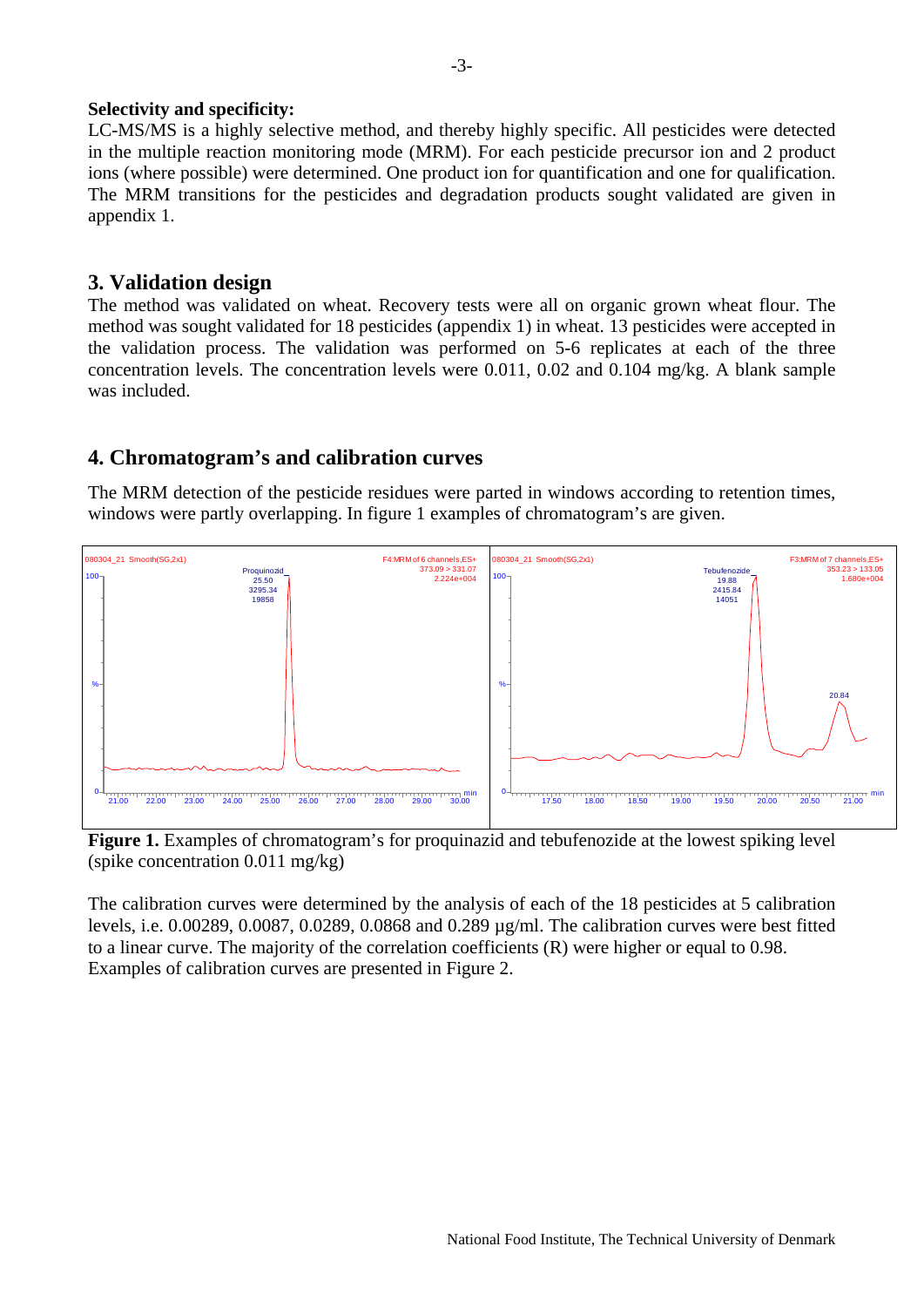<span id="page-3-0"></span>

**Figure 2.** Examples of calibration curves for proquinazid and tebufenozide (concentrations from 0.00289-0.289 µg/ml)

# **5. Validation parameters**

#### **Precision – Repeatability**

Repeatability was calculated for all pesticides on all three spiking levels.

Repeatability is given as the relative standard deviation on the result from two or more analysis at the same sample, done by the same technician, on the same instrument and within a short period of time. Repeatability in this validation was calculated from the 5-6 replicate determinations.

Repeatability were calculated as given in ISO 5725-2<sup>4</sup>.

Appendix 2 shows the relative repeatability for the validated pesticides.

#### **Accuracy – Recovery**

The accuracy was determined by recovery, samples were spiked at three concentration levels. In appendix 2 recovery, repeatability and limit of quantification (LOQ) are given for the validated pesticides. For most of the pesticides the recovery from wheat were in the range of 70-110% for all three concentration levels (0.011 mg/kg, 0.02 mg/kg and 0.104 mg/kg). Recoveries may be seen in appendix 2.

#### **Limit of detection, LOQ**

LOQ is calculated from the results at the lowest accepted spike level, as 3 times the standard deviation (absolute recovery). The LOQ's are given in appendix 2.

## **6. Criteria for the acceptance of validation results**

For the pesticides to be accepted as validated the following criteria for precision and trueness must to be fulfilled:

1. The relative standard deviation of the repeatability must be less than or equal to the standard deviation proposed by Horwitz<sup>5</sup>.

2. The average relative recovery must be between 70 and  $110\%$ <sup>6</sup>.

If the above mentioned criteria have been meet, the detection limits and limits of quantification have been calculated.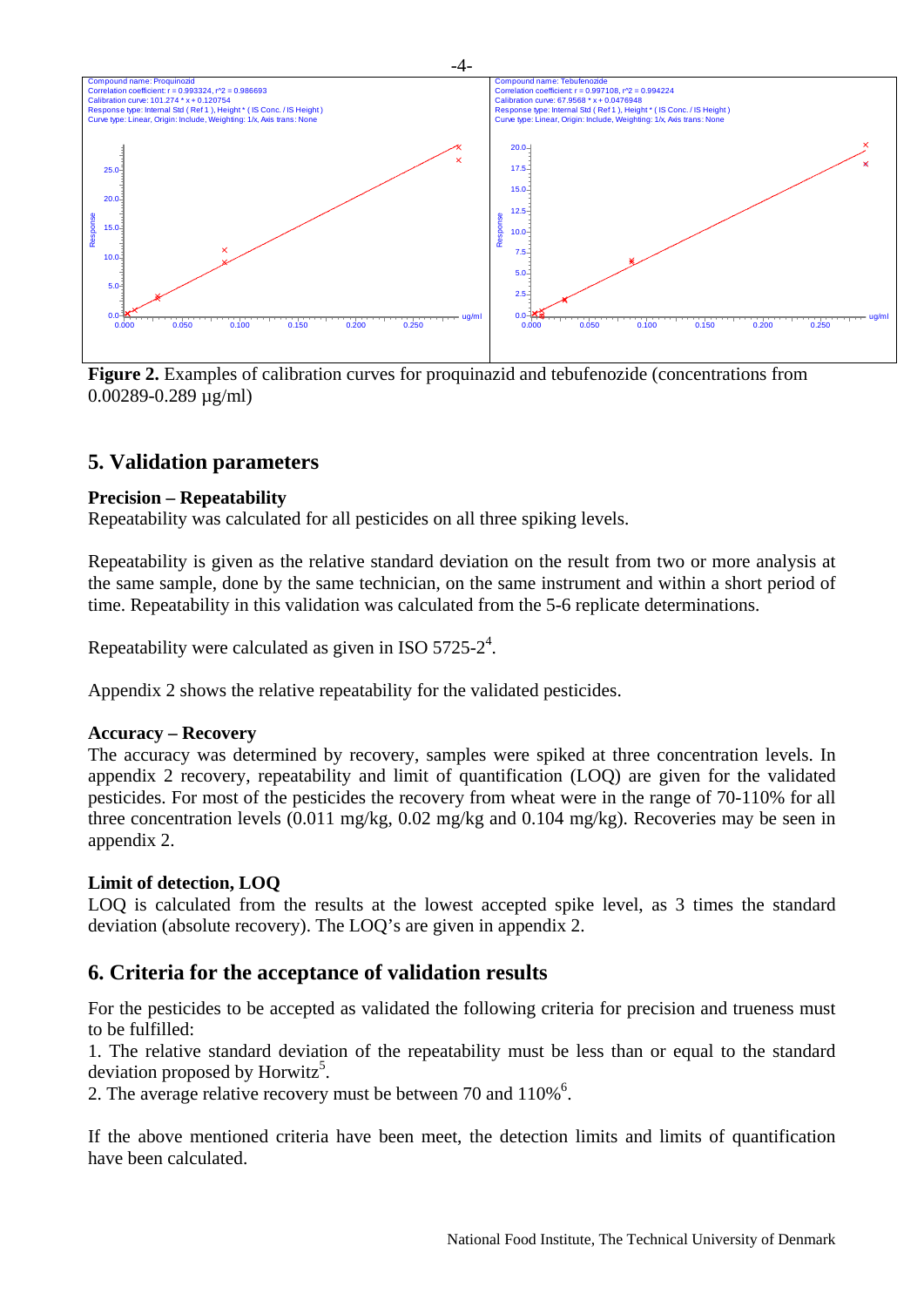## <span id="page-4-0"></span>**7. Results and discussion**

The multi-residue method has been tested for 18 pesticides in wheat flour.

The relative repeatability (RSD<sub>r</sub>) varied between 7 to 31 %, however most of the values were around 10-20%. For the majority of the pesticides the recovery was in the range of 60-120% at all three concentration levels.

The criteria for acceptance were met for 13 out of 18 pesticides (listed in Table 1). The LOQs ranged from 0.014 mg/kg to 0.144 mg/kg with a median at 0.019 mg/kg. The lowest calibration level (LCL) was 0.00289 µg/ml corresponding to LOD at 0.006 mg/kg. The results for the different pesticides which were accepted are listed in Appendix 1.

| Table 1. Compounds vandated and not accepted as vandated for wheat. |                 |                |  |  |  |  |  |
|---------------------------------------------------------------------|-----------------|----------------|--|--|--|--|--|
| Wheat                                                               |                 |                |  |  |  |  |  |
| Validated (13 compounds)                                            |                 |                |  |  |  |  |  |
| Cinidon-ethyl                                                       | Flusilazole     | Proquinazid    |  |  |  |  |  |
| Clodinafoppropargyl                                                 | Fonoxaprop-p    | Pyraclostrobin |  |  |  |  |  |
| Dimoxystrobin                                                       | Metribuzin      | Tebufenozide   |  |  |  |  |  |
| Famoxadon                                                           | Picolinafen     |                |  |  |  |  |  |
| Flufenacet                                                          | Picoxystrobin   |                |  |  |  |  |  |
|                                                                     |                 |                |  |  |  |  |  |
| Not accepted (5 compounds)                                          |                 |                |  |  |  |  |  |
| Clopyralid                                                          | Carbofezin      | Thiodicarb     |  |  |  |  |  |
| Carboxin                                                            | Prothioconazole |                |  |  |  |  |  |
|                                                                     |                 |                |  |  |  |  |  |

Table 1 : Compounds validated and not accepted as validated for wheat.

# **8. Conclusions**

In conclusion 13 of 18 pesticides and degradation products were validated.

## **9. References**

- 1. http://www.quechers.com/
- 2. The Composition of Foods fourth edition by Erling Saxholt, Gyldendals, 1996.
- 3. K. Granby, J. H. Andersen and H.B. Christensen, 2004, Analysis of pesticides in fruit, vegetables and cereals using methanolic extraction and detection by liquid chromatography– tandem mass spectrometry, *Analytica Chemica Acta*, **520**, 165-176
- 4. ISO 5725-2:1994. Accuracy (trueness and precision) of measurement methods and results Part 2. Basic method for the determination of repeatability and reproducibility of standard measurement method. First edition. December 1994.
- **5.** W. Horwitz, *Anal. Chem.,* 1982; **54**, 67A.
- **6.** Method Validation and Quality Control Procedures for Pesticide Residue Analysis in Food and Feed, Document No SANCO/2007/3131, 31/October/2007, European Commission, Brussels, 2007.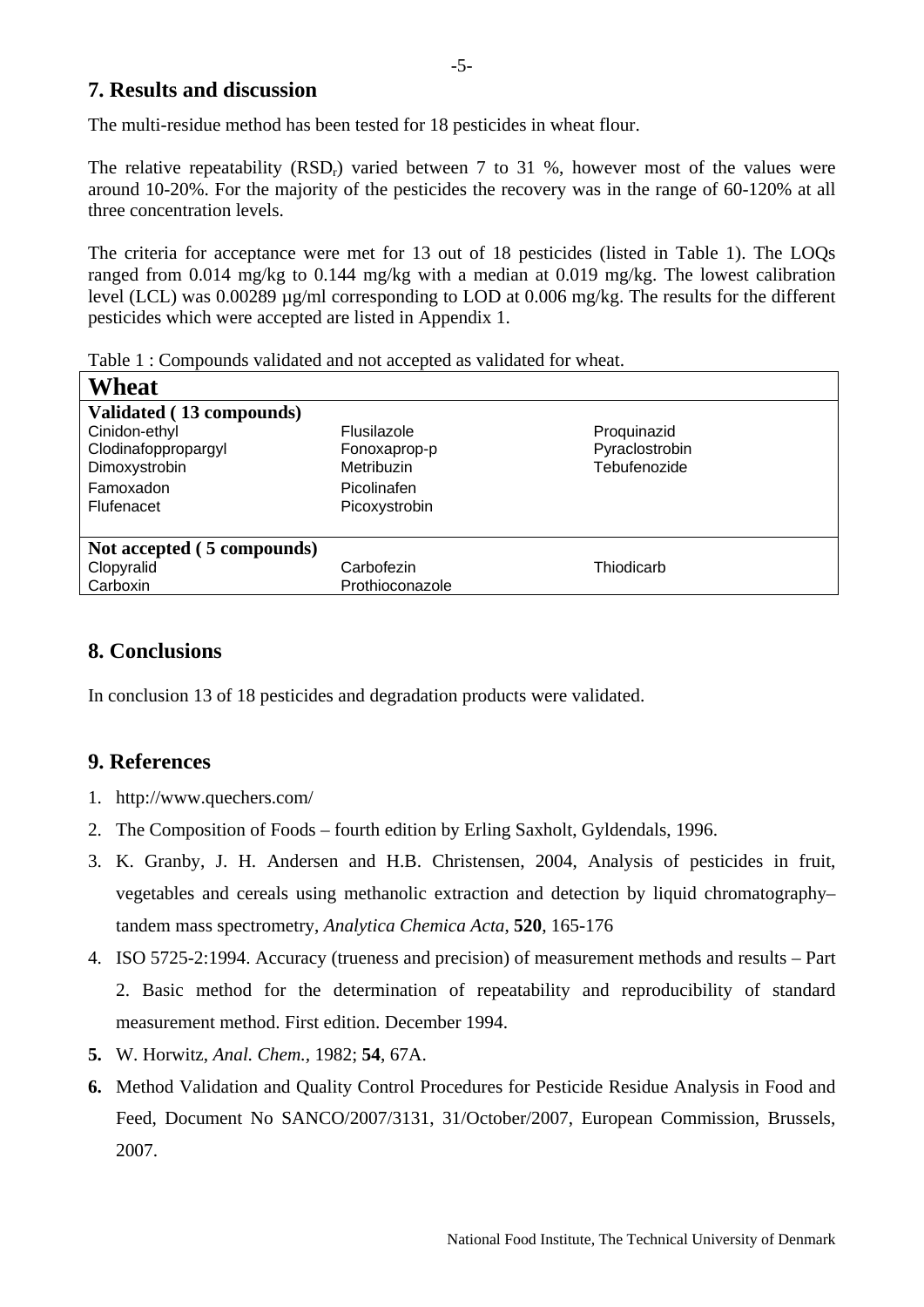<span id="page-5-0"></span>**10.** Appendices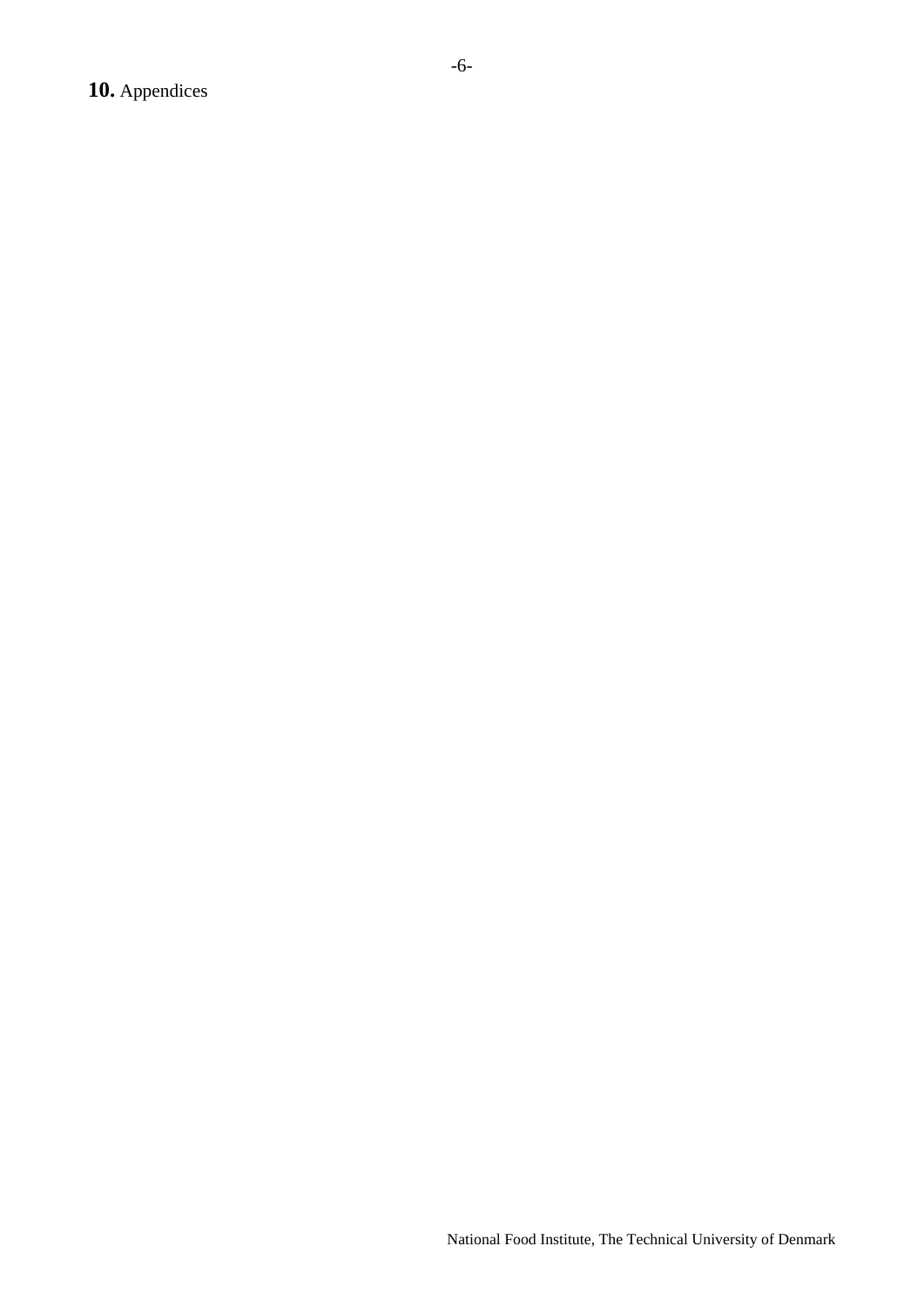|                     |                      |                                |                  |                     |                 | <b>Transition 1</b> |         |              |    | <b>Transition 2</b> |               |    |
|---------------------|----------------------|--------------------------------|------------------|---------------------|-----------------|---------------------|---------|--------------|----|---------------------|---------------|----|
|                     | Pesticide/Metabolite | Molecular formula              | Molecular weight | $\div$<br>mode, ESI | Molecular ion   | precursor           | Product | $\mathbf{C}$ | E  | Product             | $\mathcal{L}$ | 円  |
| Carboxin            |                      | $C_{12}H_{13}NO_2S$            | 235.3            | $ESI+$              | $[M+H]+$        | 236                 | 143     | 41           | 15 | 93                  | 41            | 30 |
| Cinidon-ethyl       |                      | $C_{19}H_{17}Cl_2NO_4$         | 394.3            | $ESI+$              | $[M+NH4]+$      | 411                 | 348     | 10           | 11 | 107                 | 10            | 33 |
| Clodinafoppropargyl |                      | $C_{17}H_{13}CIFNO4$           | 349.7            | $ESI+$              | $[M+H]+$        | 350                 | 266     | 38           | 17 | 91                  | 38            | 20 |
| Clopyralid          |                      | $C_6H_3Cl_2NO_2$               | 192.0            | $ESI+$              | $[M+H]+$        | 192                 | 146     | 55           | 23 | 110                 | 52            | 32 |
| Dimoxystrobin       |                      | $C_{19}H_{22}N_2O_3$           | 326.4            | $ESI+$              | $[M+H]+$        | 328                 | 116     | 41           | 20 | 206                 | 41            | 10 |
| Famoxadone          |                      | $C_{22}H_{18}N_2O_4$           | 374.4            | $ESI+$              | $[M+NH4]+$      | 392                 | 238     | 38           | 15 | 331                 |               |    |
| Fenoxaprop-p        |                      | $C_{18}H_{16}CINO_5$           | 361.8            | $ESI+$              | $[M+H]+$        | 363                 | 121     | 25           | 25 | 289                 | 25            | 15 |
| Flufenacet          |                      | $C_{14}H_{13}F_{4}N_{3}O_{2}S$ | 363.4            | $ESI+$              | $[M+H]+$        | 364                 | 152     | 56           | 15 | 194                 | 56            | 10 |
| Flusilazole         |                      | $C_{16}H_{15}F_{2}N_{3}Si$     | 315.4            | $ESI+$              | $[M+H]+$        | 316                 | 165     | 51           | 20 | 247                 | 20            | 17 |
| Flutriafol          |                      | $C_{16}H_{13}F_{2}N_{3}O$      | 301.3            | $ESI+$              | $[M+H]+$        | 303                 | 123     | 57           | 25 | 234                 | 57            | 20 |
| Metribuzin          |                      | $C_8H_{14}N_4OS$               | 214.3            | $ESI+$              | $[M+H]+$        | 215                 | 187     | 52           | 23 | 84                  | 21            | 20 |
| Picolinafen         |                      | $C_{19}H_{12}F_{4}N_{2}O_{2}$  | 376.3            | $ESI+$              | $[M+H]+$        | 377                 | 256     | 45           | 23 | 238                 | 45            | 30 |
| Picoxystrobin       |                      | $C_{18}H_{16}F_3NO_4$          | 367.3            | $ESI+$              | $[M+H]+$        | 369                 | 145     | 41           | 25 | 206                 | 41            | 10 |
| Proquinazid         |                      | $C_{14}H_{17}IN_2O_2$          | 372.2            | $ESI +$             | $[M+H]+$        | 373                 | 331     | 52           | 11 | 289                 | 52            | 25 |
| Prothioconazole     |                      | $C_{14}H_{15}Cl_2N_3OS$        | 344.3            | $ESI+$              | $[M+H]+$        | 344                 | 189     | 38           | 17 | 125                 | 38            | 36 |
| Pyraclostrobin      |                      | $C_{19}H_{18}CIN_3O_4$         | 387.8            | $ESI+$              | $[M+H]+$        | 388                 | 194     | 24           | 11 | 163                 | 24            | 25 |
| Tebufenozide        |                      | $C_{22}H_{28}N_2O_2$           | 352.5            | $ESI +$             | $[M+H]+$        | 353                 | 133     | 24           | 17 | 297                 | 24            | 5  |
| Thiodicarb          |                      | $C_{10}H_{18}N_4O_4S_3$        | 354.5            |                     | $ESI +  [M+H]+$ | 355                 | 88      | 27           | 15 | 108                 | 27            | 15 |

# <span id="page-6-0"></span>**Appendix 1. MRM transitions for the pesticides sought validated.**